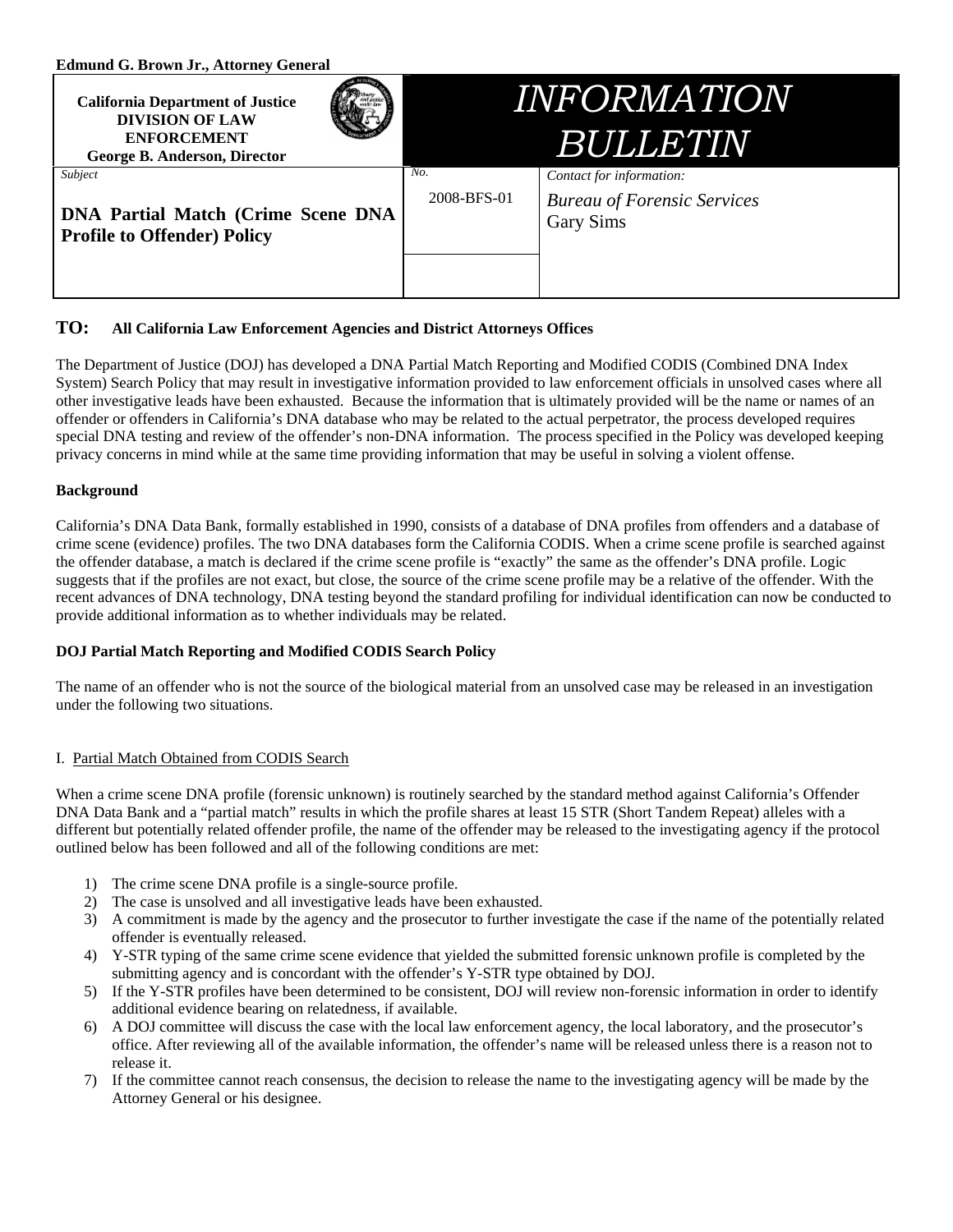### II. Special Request for a Modified CODIS Search

When a law enforcement agency is investigating an unsolved case that has critical public safety implications, the agency may request that DOJ conduct a modified CODIS search with the objective of identifying any offender(s) in the database who are likely to be related to the unknown perpetrator. In these situations, the name of an offender may be released to the investigating agency if the protocol outlined below has been followed and all of the following conditions are met:

- 1) A written request is sent to the Chief of the Bureau of Forensic Services that describes the case, and attests that all other investigative leads have been exhausted, and that the investigating agency and the prosecutor's office are committed to further investigate the case if the name of an offender is eventually released.
- 2) The crime scene profile is a single-source profile.
- 3) Y-STR typing of the same crime scene evidence that yielded the submitted forensic unknown profile has been completed by the submitting agency prior to the search.
- 4) The modified CODIS search conducted by DOJ must result in a manageable number of candidates.
- 5) The candidate matches resulting from the modified CODIS search will be prioritized by DOJ using appropriate statistical calculations for relatedness.
- 6) Based on this prioritization, DOJ will conduct Y-STR analysis of the offender sample(s).
- 7) If the Y-STR profiles of the evidence and offender sample(s) are consistent, DOJ will review non-forensic information in order to identify additional evidence bearing on relatedness, if available.
- 8) A DOJ committee will discuss the case with the local law enforcement agency, the local laboratory, and the prosecutor's office. After reviewing all of the available information, the offender's name will be released unless there is a reason not to release it.
- 9) If the committee cannot reach consensus, the decision to release the name to the investigating agency will be made by the Attorney General or his designee.

### **Initiating the Partial Match Investigation**

When a partial match occurs that has at least 15 shared STR alleles with an offender, DOJ will contact the local laboratory's CODIS administrator to confirm that the case is not yet solved. If the case is still active, the case investigator should be notified of the partial match by the local CODIS laboratory and the process defined in the policy will be followed upon request.

Partial matches that occurred prior to the date of this bulletin will be addressed on a case-by-case basis by DOJ.

### **Initiating A Modified CODIS Search**

If an investigator has a case where no search of the crime scene DNA profile has produced an offender hit or a partial match as described above, and the case otherwise meets the criteria specified, a modified CODIS search request can be made to DOJ. These special requests should be on agency letterhead and sent to:

Chief Bureau of Forensic Services 1102 Q Street,  $6<sup>th</sup>$  Floor Sacramento, CA 95811